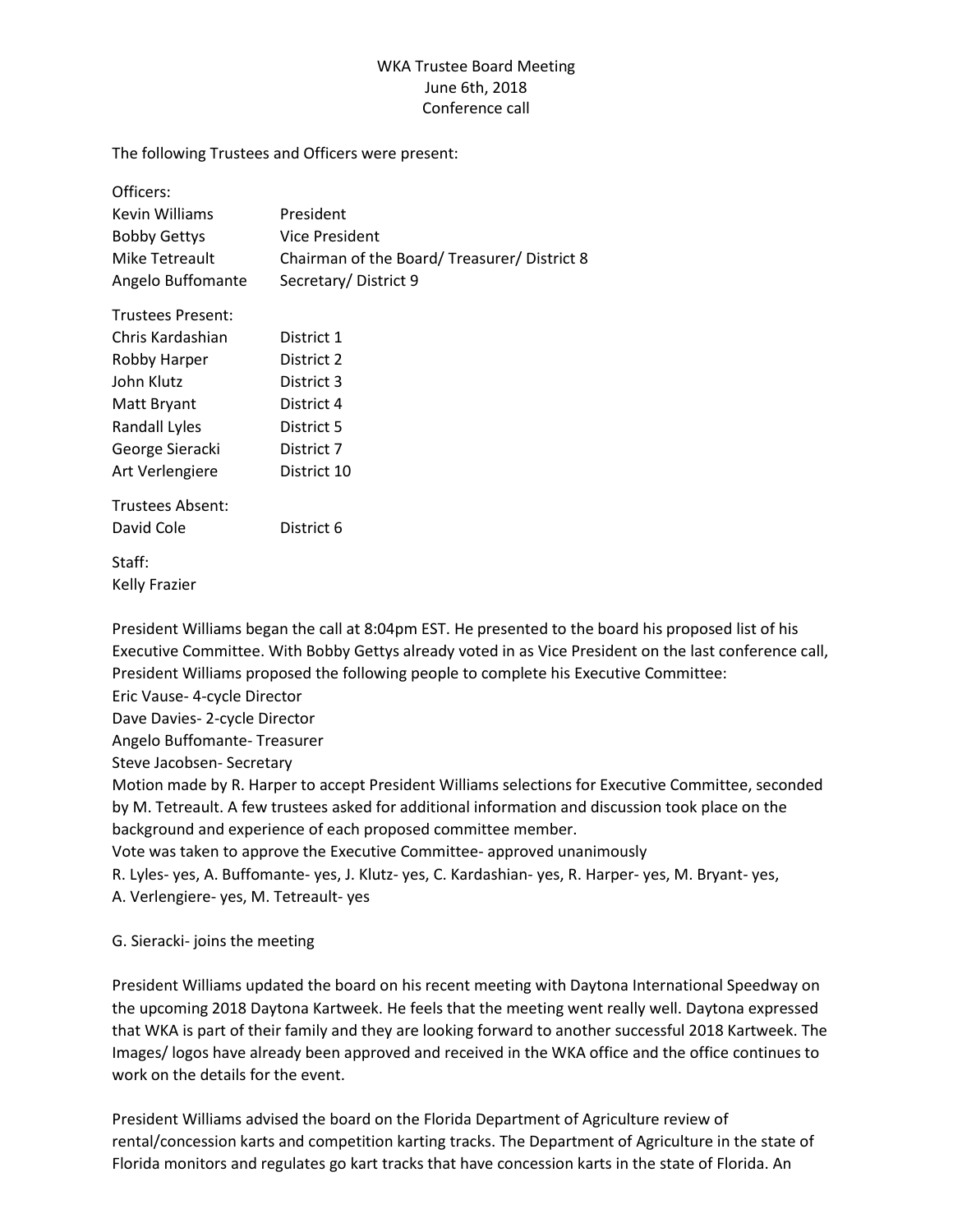accident occurred in a concession kart in Feb. 2018, due to this accident, the Florida Dept of Agriculture has increased inspections at go-kart tracks and the safety features they require. This is still in the review stages and we are not sure how or if it will affect any of the tracks that we hold events. President Williams wanted the board to be aware of the situation and will keep the board updated as we continue to learn more.

President Williams advised the board that he is looking into creating a written privacy policy for WKA. WKA protects its members information and does not share or sale any membership information, but lacks a written policy in place. With the boards agreement Mr. Williams will look into creating a written privacy policy.

The next topic on the agenda was the current computer program that the office uses on a daily basis for the membership database. Since switching over to Salesforce a few years ago, it has not been able to provide the support and functions to the office that is needed. With that contract coming to an end, the office is looking at switching back to the old system, but a newer operating version. The board agreed to move forward with the process since it will make the office staff life a little easier on a daily basis.

President Williams updated the Board on Stadium View Network, who still has not aired the footage of Daytona Kartweek. Out of the conversations and relationship with Stadium View, WKA has created a relationship with Biznet Marketing, and a potential partnership with them in creating a sponsorship program in the future, nothing has been inked, it is all in the discovery stages at this time. He also updated the board on talks with a production company, which is interested in creating a film about karting and potentially partnering with WKA to help provide some footage.

President Williams updated the board on some information he had received on the disciplinary action/ probation taken on Mr. Adams. President Williams had received some additional information regarding some unsportsman like behavior from Mr. Adams directed to a competitor that lead up to Mr. Adams being put on probation. R. Harper also advised the board that Mr. Adams had applied to upgrade his license and his request was denied because he is on probation. After some discussion the board agreed that the probation was the accurate steps to take, and no further action is needed and the situation will continue to be monitored.

The discussion continued on the next topic of Wet/ Rain tire rule for ManCup and potentially looking to change the current rule 202.1.1. Currently there is no compound mentioned in the rule, other that it has to be the same manufacturer as the slicks for ManCup classes. After some discussion, the board agreed to review wet compound and number of allowable rain tires at the upcoming face to face/ rules meeting in July.

M. Tetreault updated the board that he has been in discussion and did an impromptu polling of some racers about their thoughts on drop down bumpers. He reported back that most teams felt that it was a good idea moving forward and the board also expressed that most of them felt the same way. It is going to be presented to the Man Cup Competition Committee for their thoughts, consideration and recommendations will be presented back to the board at the July board meeting.

R. Harper addressed the board about updating the Road Race kart numbering system. Because of the classes that are combined in road racing, there have been a few times where the same kart number has been out on the track at the same time. If transponders are not working properly this can and does cause an issue with timing and scoring when trying to hand score a competitor. Currently the Road Race numbering system is broken down into two categories Group 1- Enduro Lay Down Karts (#'s 2-200) and Group 2- Sprint Karts (#'s 2-200) This can create duplicate numbers in a class if a laydown kart and a